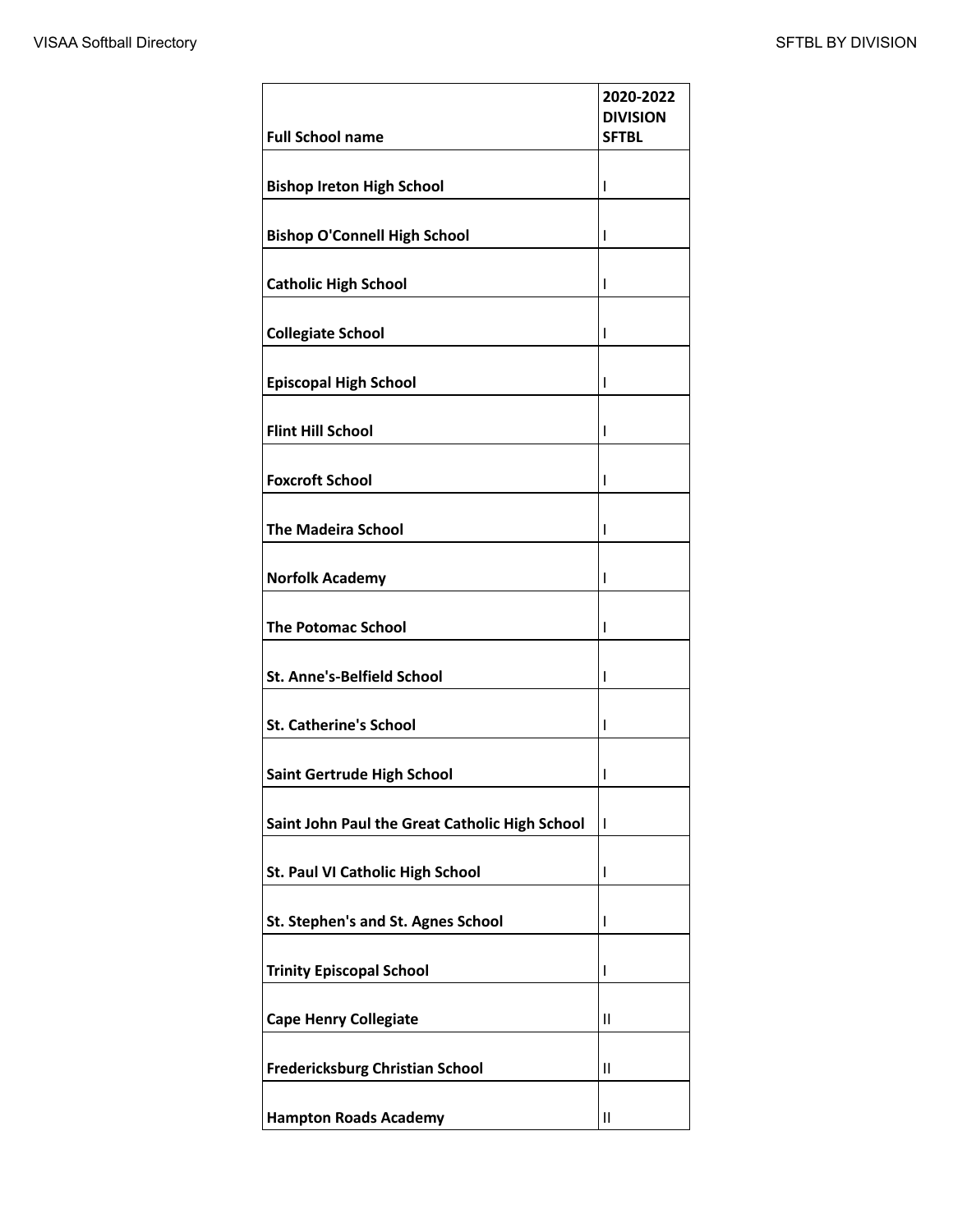|                                         | 2020-2022<br><b>DIVISION</b> |
|-----------------------------------------|------------------------------|
| <b>Full School name</b>                 | <b>SFTBL</b>                 |
| <b>Highland School</b>                  | Ш                            |
| <b>Isle of Wight Academy</b>            | $\mathbf{H}$                 |
| <b>Nansemond-Suffolk Academy</b>        | $\mathbf{I}$                 |
| <b>Norfolk Christian Schools</b>        | $\mathbf{H}$                 |
| <b>Norfolk Collegiate</b>               | Ш                            |
| <b>Oakcrest School</b>                  | $\mathbf{I}$                 |
| Peninsula Catholic High School          | $\mathbf{I}$                 |
| <b>Portsmouth Christian School</b>      | Ш                            |
| <b>Roanoke Catholic School</b>          | Ш                            |
| <b>St. Margaret's School</b>            | Ш                            |
| <b>Seton School</b>                     | $\mathsf{II}$                |
| <b>Trinity Christian School</b>         | $\mathbf{II}$                |
| <b>Amelia Academy</b>                   | $\mathbf{III}$               |
| <b>Atlantic Shores Christian School</b> | $\mathbf{III}$               |
| The Blessed Sacrament Huguenot School   | III                          |
| <b>Broadwater Academy</b>               | $\mathbf{III}$               |
| <b>Brunswick Academy</b>                | Ш                            |
| <b>The Carmel School</b>                | Ш                            |
| <b>Fuqua School</b>                     | Ш                            |
| <b>Greenbrier Christian Academy</b>     | Ш                            |